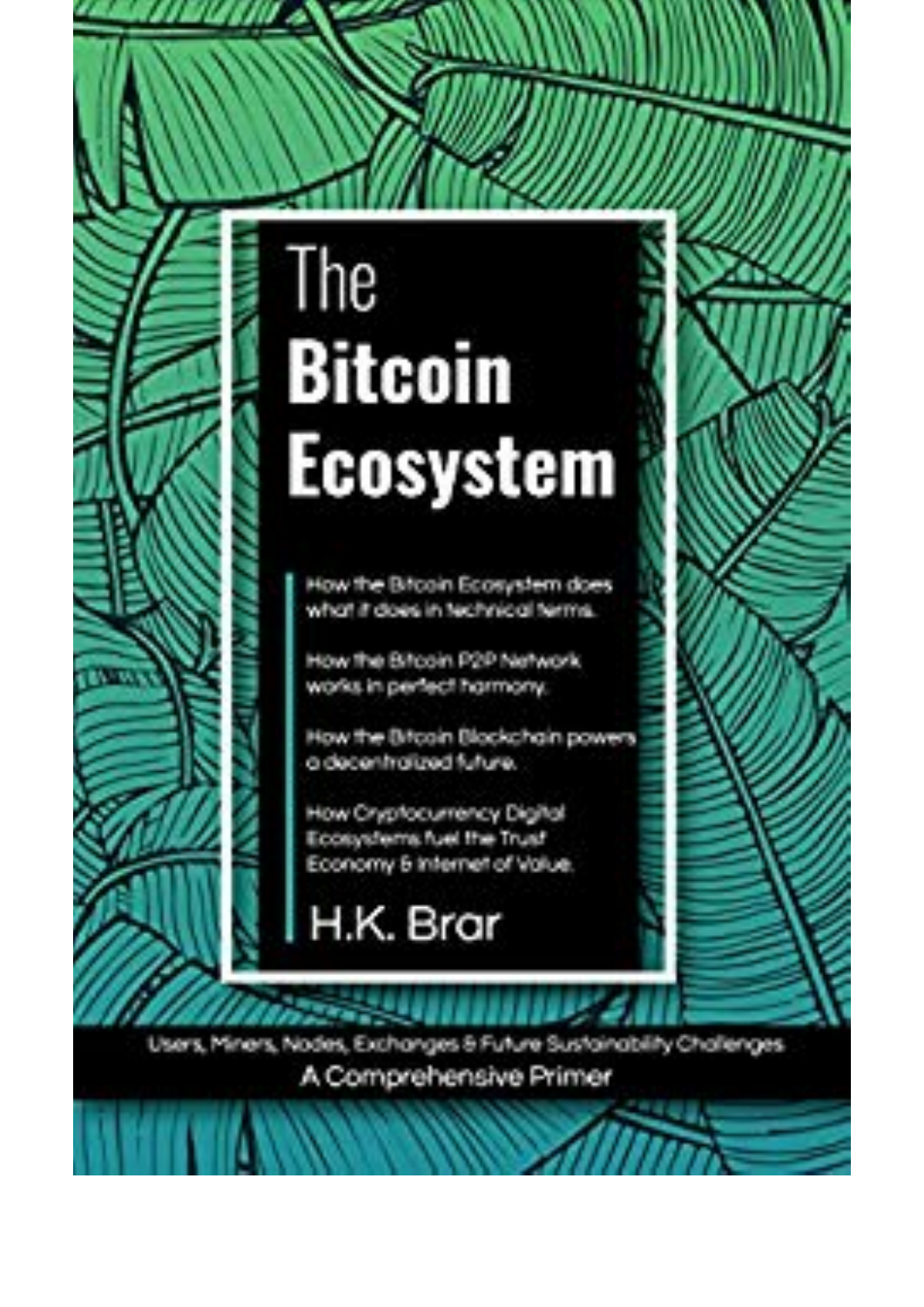*H.K. Brar*

*The Bitcoin Ecosystem: A Comprehensive Primer: How the Bitcoin Ecosystem does what it does, how the Bitcoin Blockchain powers a decentralized future, & how digital ecosystems fuel the Trust Economy.*

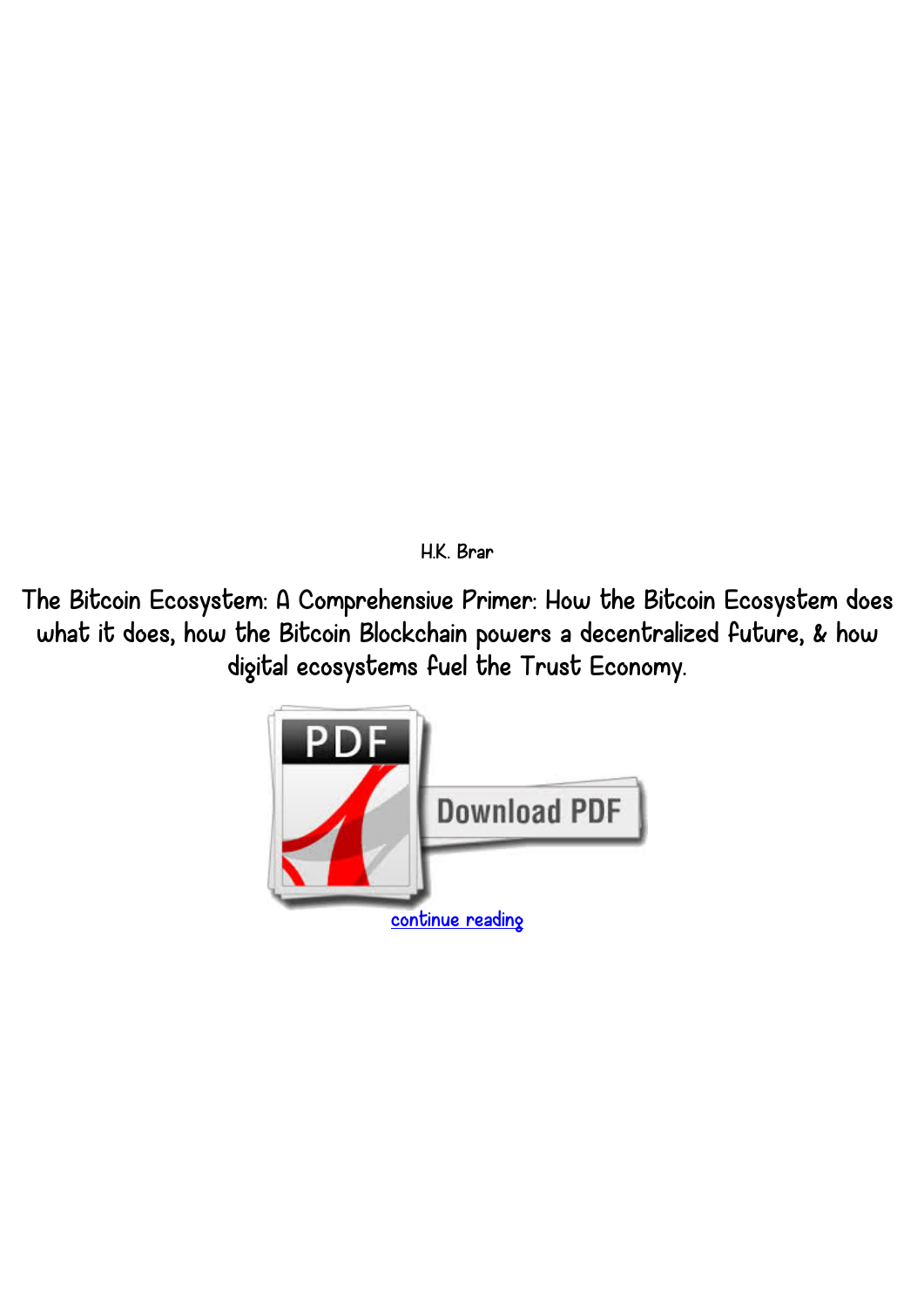*Bitcoin is a powerfully magnificent ecosystem that decouples the ideas of trust and value from the necessity to have a centralized trusted party to facilitate trust-exchanges and value-exchanges. It could be argued that one cannot truly realize the effective magnificence of Bitcoin without understanding the entire ecosystem. In many ways, the Bitcoin paradigm is definitely consistent with today' It will be interesting to start to see the various intersections and junctures between your globe of cryptocurrencies within the framework of current digital cultural experiences. Uber and AirBnB).e. This aspect cannot be stressed enough. It lays the foundations for disruptive innovations in concert with the usage of blockchain structures. In lots of respects, Bitcoin and the rise of most cryptocurrencies in the modern mainstream encourages broader embrace of blockchain-allowed digital transformations to occur across both businesses and industries such as for example education, energy, health care, telecommunications, transport, etc. While Bitcoin was the first widespread usage of a blockchain construct in the global domain, there are numerous inherent benefits of blockchain ecosystems. Bitcoin prospects the pioneering charge in both the principles of the Trust Overall economy and the web of Value.s market place shifts: the shifting of centralized management to self-management in the workplace, the rewiring of marketplaces to bring purchaser and seller interactions better together rather than counting on centralized intermediaries, and the proliferation of platform-based business strategies that make use of supply-side economies of scale to open up businesses from the within out (i. Bitcoin is an ecosystem. Bitcoin is definitely a foundational disruptive technology. The Bitcoin Ecosystem is usually a comprehensive technical primer that addresses: - The way the Bitcoin Ecosystem does what it does in technical terms. Indeed, to comprehend Bitcoin fully will demand a holistic examination of the contribution of every participant in the ecosystem. With Bitcoin, trust could be truly manufactured for the first time in transactions of monetary consequence. This is exactly what this text message will endeavor to do. When someone asks how Bitcoin works to achieve a viable digital currency, it is very difficult to spell it out the inner-functions without invoking the functions and responsibilities of each participant.- How the Bitcoin P2P Network functions in perfect harmony. - How the Bitcoin Blockchain powers a decentralized future. - How Cryptocurrency Digital Ecosystems energy the Trust Overall economy & Internet of Value. The future isn't for the faint of heart. Bitcoin can be a powerfully wonderful ecosystem that decouples the ideas of trust and worth from the need to have a centralized trusted party to facilitate trust- exchanges and value-exchanges. Bitcoin network marketing leads the pioneering charge in both concepts of the Trust Economy and the web of Worth. There is much untapped advancement potential that Bitcoin and Bitcoin-like spin-offs will create in the near future. That is why is all this truly fascinating today - the raw speculation, the unmapped trajectories, and the real potential for disruptive transformation. As the proliferation of the Bitcoin blockchain and subsequent altcoins continue on their exponential rise, it feels as though the early 1990s yet again, the first days of the web, and all-items digital computing.*